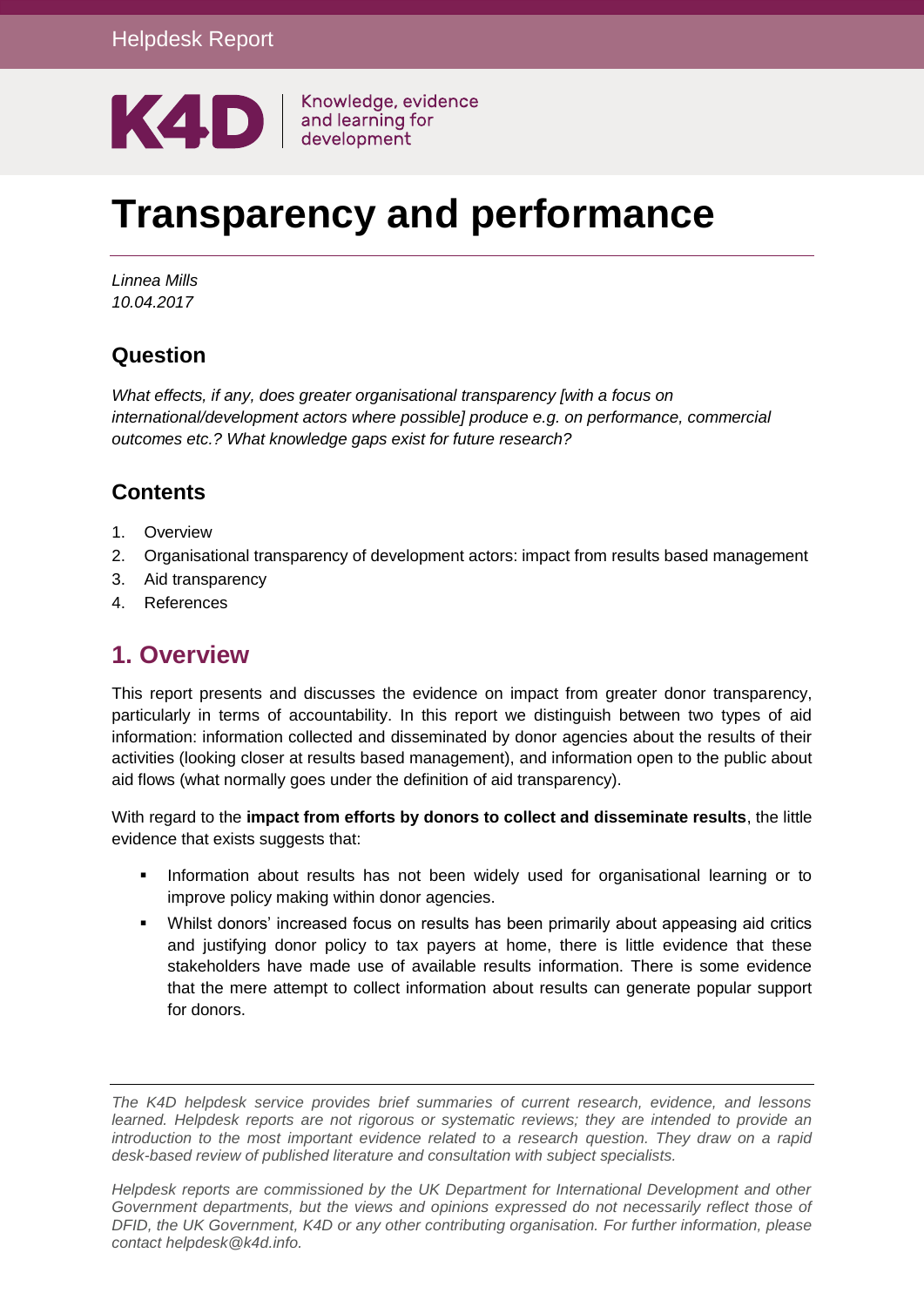- Donors' increased focus on results has been criticised for not resulting in useable enough information, for having a damaging influence on aid effectiveness, and for adversely affecting organisational effectiveness.
- Future research should focus more on assessing the impact both positive and negative, foreseen and unforeseen, including the associated costs – of donors' results agendas. Future research should also focus more attention on the political economy aspects affecting learning within donor organisations.

Concerning the **impact from making data on aid flows available to the public** the little evidence that exists shows that:

- On the part of donor agencies and donor governments, greater aid transparency can contribute to lower levels of corruption, be more cost-effective than responding to multiple information requests, and be a way for donors to boost their external profile.
- For citizens in donor countries, increased information about aid flows can help them hold donors and their actions to account, although little evidence exists that Northern stakeholders use aid data for this purpose.
- In terms of aid recipient governments, increased information about aid flows has been used to feed into some countries' national aid management systems, although we still know relatively little about whether aid transparency has led to improved budgeting and planning in recipient countries.
- **EXECTS** Lastly, in terms of recipient country citizens and civil society, there is similarly very little evidence that these stakeholders are effectively using available aid data to hold their governments and donors to account. The literature discusses a number of factors that might hinder the available aid data from becoming useful aid information for recipient country audiences, including a lack of access to the data and the way in which the data is presented.
- Future research should provide a thorough impact analysis of aid transparency initiatives. Future research should also look closer at aid data uptake in both donor and recipient countries.

# <span id="page-1-0"></span>**2. Organisational transparency of development actors: impact from results based management**

This section looks at results based management – a management strategy that focuses on performance and the achievement of results (outputs, outcomes and impacts) – and which has been introduced in most developed country government sectors, including donor agencies. In particular, it looks at the evidence around impact and risks in relation to the two premises upon which the *results agenda* is justified: Evidence that the results collected and disseminated by donors have led to i) **improved internal learning and effectiveness within donor organisations**, and ii) **improved citizen trust and support for development aid** (Holzapfel, 2016). The end of the section contains some suggestions for future research on the subject.

A greater need for justifying scarce public money being set aside for development cooperation has, in the past decade, toughened the debate on aid effectiveness and led to a greater focus on the results obtained from aid. Renewed scrutiny has also intensified calls for accountability to tax payers both in donor and recipient countries, and the need for results information to improve planning and analysis of what works (Vähämäki et al, 2011).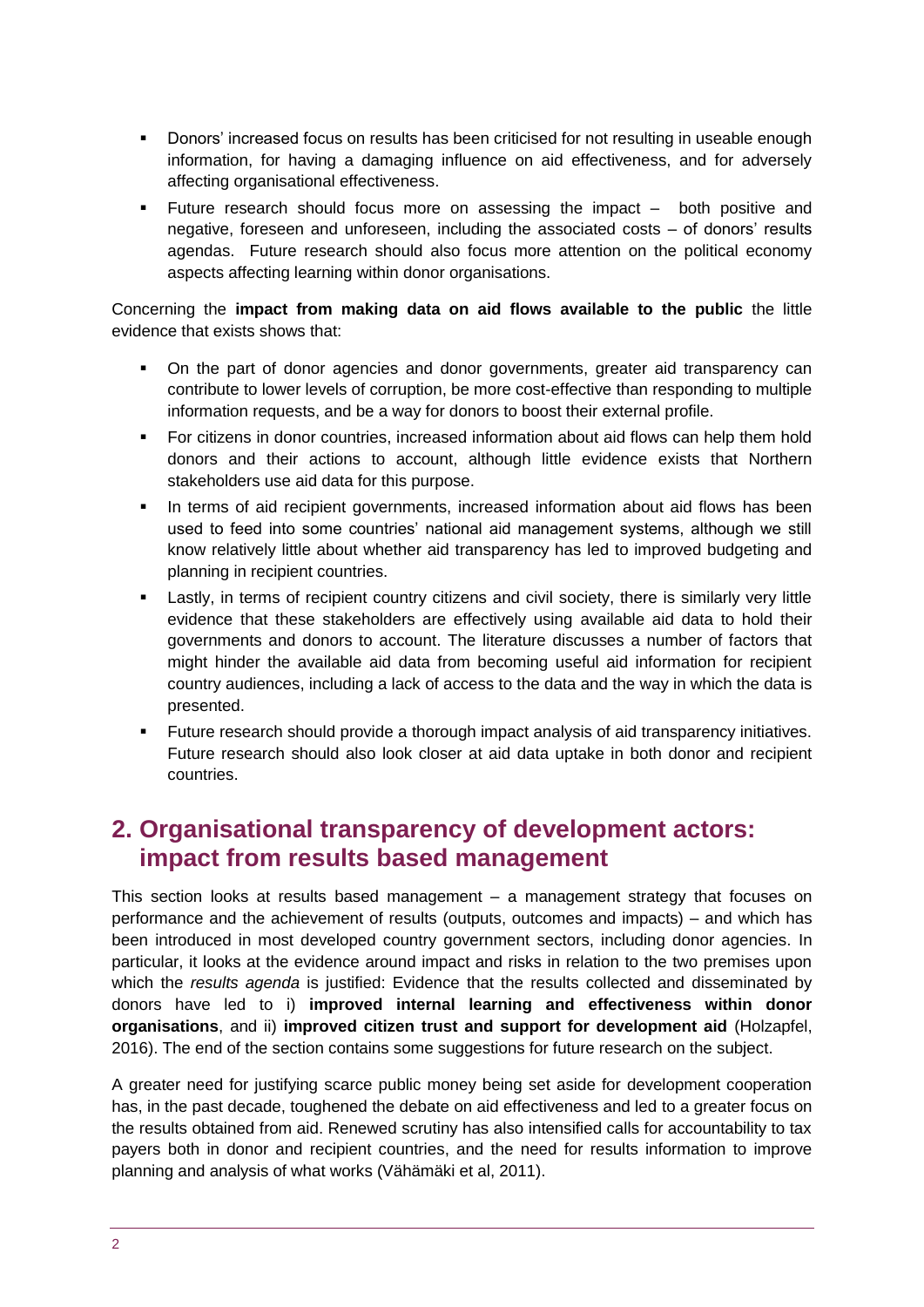# **The use of results information for internal organisational learning**

This review found little evidence that the results collected and disseminated by donors have led to improved internal learning and effectiveness within donor organisations. Moreover, little research has been done so far on the influence of results and evidence pertaining to aid on how and why aid is spent (Eyben, 2013).

Janet Vähämäki from Stockholm University has conducted in-depth research on results based management in Swedish Sida (Vähämäki, 2017). This research suggests that the results information collated by Sida has not typically been considered useful for decision-making purposes. The focus on results has had more of a symbolic impact in terms of reassuring staff within Sida that attempts have been made to prove that they provide value for money. According to this qualitative study, some Sida staff members declared that the focus on results provided them with 'a sense of safety' with regard to their professional role as managers. When they filled in the requirements in the technology, they felt that they fulfilled external expectations.

The UK's Independent Commission for Aid Impact has focused one of its recent reports on learning within DFID. The report found little evidence of organisational efforts to set out the relationship between learning and DFID's results and performance. A focus on results can even produce a disincentive towards learning, according to the report. DFID staff often feel under pressure to be positive, and its commitment to demonstrate constantly improving results has been shown to drive this behaviour. This positive bias links to a culture where staff have often felt afraid to discuss failure and this fear acts as a disincentive to effective learning (ICAI, 2014). A later study by Shutt (2016) similarly state that, in the case of DFID, the focus on results has not primarily been about increasing organisational learning, and that, despite lots of learning and sharing taking place amongst implementers, it is not necessarily supported by results data

From Vähämäki et al's (2011) meta review of evaluations of results based management in other donor agencies, the conclusion is similar; that results information is not being used for improved decision-making, budgeting and prioritisation purposes, and/or strategic and policy debate. Reasons why the collated results information has not been internally used to a greater extent relate to the original design, difficulties with tracking causal linkages, and also difficulties in measurement and data collection.

## **Using results information to strengthen donor accountability**

Whereas results based management, in theory, plays the dual purpose of improving effectiveness and learning in the donor agency, and improving accountability of aid to tax payers in donor countries, the latter purpose appears to be the stronger one in practice. Results information from activities funded through development cooperation is mostly used for accountability to domestic audiences in donor countries and to legitimise donor government aid policies (Vähämäki et al, 2011; Shutt, 2016).

Vähämäki (2017) provides a telling story of how organisational fear prompted a stricter focus on results during times of heightened pressure from aid critics and other external stakeholders, as well as from staff in Sida. She writes that the increased pressure for results was related to ideas and beliefs that the public aid sector as a whole could not survive without showing results. Citizens needed results in order to support the notion that their tax money contributed to something good in the world, and a greater focus on results was seen as a proper course of action to reduce this fear of illegitimacy.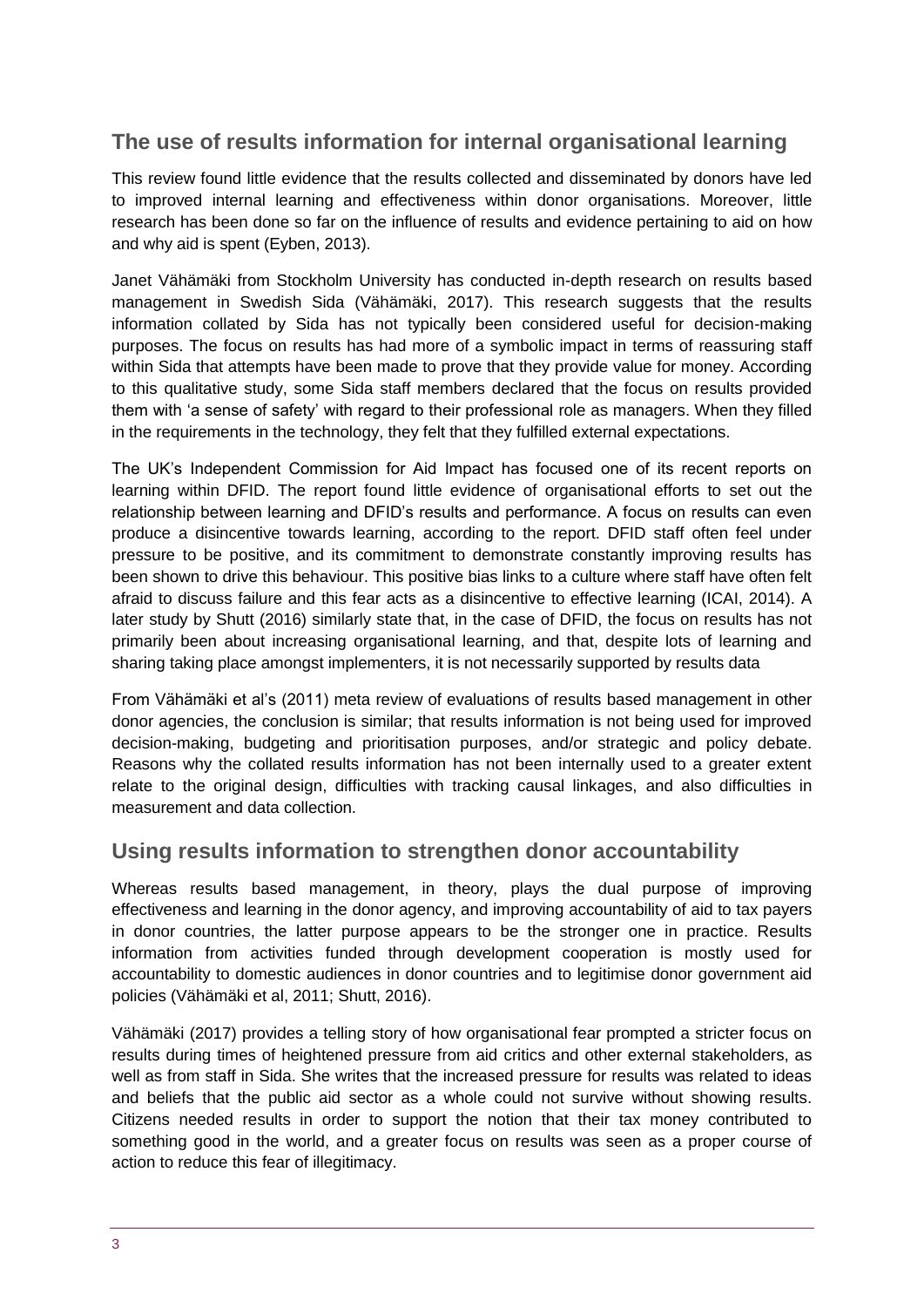Fear, however, has also hindered the effective implementation of the results agenda. During the initial phases of implementation staff often asked questions about who was going to use the information and how information was going to be used, and whether this use might have any consequences for the aid project. This fear led to non-compliance at the implementation stage: If no information was submitted, no-one could take any action on it. Fear of use also existed at the management level. When information was submitted by staff, managers frequently decided not to disclose the information further: If no external party knew about the internal details, no further actions could be taken based on the information (Vähämäki, 2017).

The question is whether the collection and dissemination of results information has fulfilled its accountability purpose. Has this information been used by external stakeholders, and if so, has this led to greater trust in the donor agency and support for development aid? In the case of Sweden, curiously it was not the information about results *per se* that had an impact but the belief that such results could be presented. By launching a results agenda, Sida was able to demonstrate that it had worked out a solution, and it would soon be able to demonstrate results. It was not the disclosed 'results' that mattered, benefits were gained anyway (Vähämäki, 2017).

There is very little evidence of whether results information has had an impact on public perception of aid (Shutt, 2016). One study on the use of Oxfam's results reports is mentioned in the literature. This study suggests that putting the reviews in the public domain has likely enhanced the reputation of Oxfam (Hutchings, 2014).

#### **Risks and unintended consequences**

Whilst very little evidence exists on the impact of donors' increased focus on results in terms of contributing to organisational effectiveness and external accountability, more is written about the risks and unintended consequences that have been observed in relation to donors' results agendas.

First of all, the results that are collated by the donors have been criticised for being inadequate. In a recent study of 11 aid agencies (three bilateral donors, including the UK, and eight multilateral agencies), Holzapfel (2016) found that donors' use of standard results indicators (results aggregated to produce agency-wide results) do not really work for either organisational learning purposes or accountability purposes. The reason for this is that, due to methodological problems, they cannot be relied upon to assess the performance of a development agency. As Barder (2012) puts it: the results information is all bogus anyway. In the absence of a common framework for attribution, every one of the organisations through which the same money passes claims all the results of the programmes which it finances, leading to massive double-counting and exaggeration.<sup>1</sup>

In terms of aid effectiveness, another criticism concerns the tension between a focus on results and other internationally agreed aid priorities. As noted by Sjöstedt (2013), results based management simultaneously implies not only a focus on continuously measuring and reporting results but also stricter prioritisations on behalf of donor governments. Findings from qualitative

-

 $1$  It should be noted that good quality aid evaluations today distinguish between attribution claims and contribution claims, and deploys methodological approaches such as Contribution Analysis (Mayne, 2008) to help navigate this thorny issue.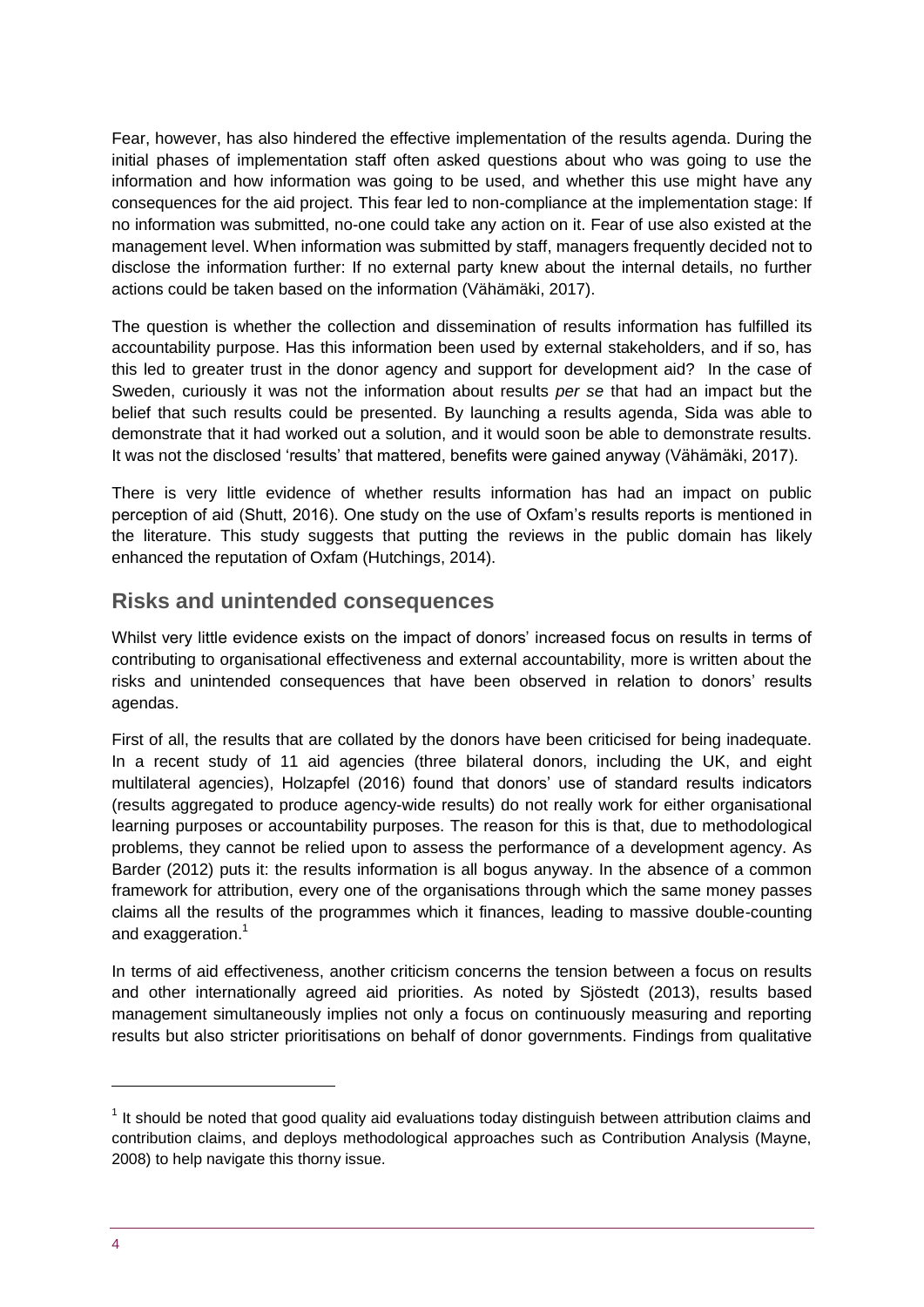research in Tanzania, Zanzibar and Cambodia suggest that this focus on result sits uncomfortably beside other internationally-agreed aid policies, including partner country ownership, aid harmonisation, and donor alignment to recipient country priorities (Sjöstedt, 2013). Another effectiveness related concern is that a focus on easily quantifiable results could encourage donor agencies to pursue short-term results to the detriment of longer-term results that are not immediately visible and often harder to achieve (Holzapfel, 2016; Sjöstedt, 2013). Vähämäki (2017) found, in the case of Swedish aid, that the belief in objective and quantifiable information had consequences for which incentives were produced, favouring staff doing things right in the 'result matrix' rather than actually working towards results in reality. This echoes what Andrew Natsios (Administrator of USAID from 2001 to 2006) has famously said about American aid management: that it is "infected with a very bad case of Obsessive Measurement Disorder". He argues, in relation to the increased focus on measuring results that "those development programmes that are most precisely and easily measured are the least transformational, and those programmes that are most transformational are the least measurable." (Natsios, 2010).

Finally, a stricter focus on results can have unintended consequences for organisational effectiveness. As Gulrajani (2015) argues, an excess of reporting mechanisms for donors can undermine their credibility, as it is suggestive of performance problems and/or a lack of confidence in the development agency whether or not these concerns are warranted. The author found in the case of the UK that excessive reporting had weakened public and government confidence in DFID and plausibly undermined its stewardship role in development.

## **Knowledge gaps and suggestions for further research**

Very little evidence exists about the impact of an increased focus on collecting and disseminating results in terms of organisational learning and effectiveness and with regard to enhancing accountability. Future research should focus more on assessing the impact – both positive and negative, foreseen and unforeseen, including the associated costs– of donors' results agendas.

Another suggestion for future research, which was offered by one of the external experts contacted for this report, is to focus more attention on the political economy aspects affecting learning within donor organisations, drawing insights from some of the policy anthropology and organisational ethnography studies that have focused on donors and aid, such as Eyben et al (2015) and Mosse (2005).

# <span id="page-4-0"></span>**3. Aid transparency**

This section concerns aid transparency, defined as 'the comprehensive availability and accessibility of aid flows information in a timely, systematic and comparable manner that allows public participation in government accountability' (Moon & Williamson, 2010). A number of propositions relating to donor countries and recipient countries alike underpin the growing attention to aid transparency. This section will lay out these claims and look at the evidence supporting them. In general, evidence on the impact from greater focus on aid transparency, including transparency initiatives, is sparse. Concluding remarks will focus on evidence gaps and suggestions for future research.

Recent focus on aid transparency has come out of a growing interest in open government more broadly, as well as from the attempts of official aid donors to honour the aid effectiveness commitments made in Paris in 2005, Accra in 2008, and Busan in 2011 (McGee, 2013). In Accra,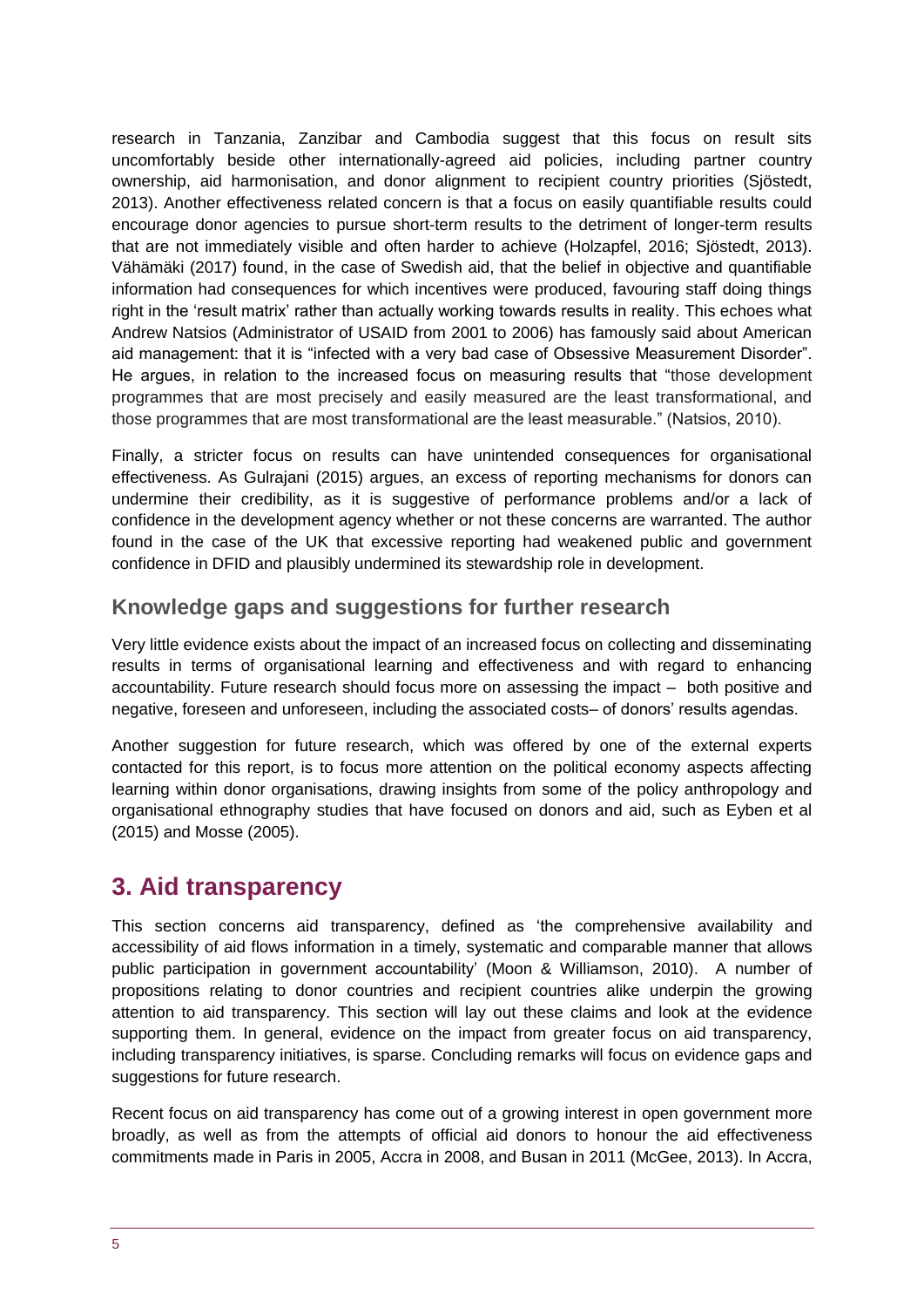donor countries and countries receiving aid made the following commitment: "We will make aid more transparent. Developing countries will facilitate parliamentary oversight by implementing greater transparency in public financial management, including public disclosure of revenues, budgets, expenditures, procurements and audits. Donors will publicly disclose regular, detailed, timely information on volume, allocation and, when available, results of development expenditure to enable more accurate budget, accounting and audit by developing countries."<sup>2</sup>

The 2008 Accra summit also launched the International Aid Transparency Initiative (IATI) which provides the IATI Standard: a framework for publishing information on development cooperation activities in a timely, comprehensive and forward-looking manner. To date, more than 500 major providers of development cooperation, humanitarian assistance and other types of developmentrelated finance publish their efforts to IATI Standard (Ntawiha & Zellmann, 2017).

## **Impact on donor countries**

Four main arguments have been made as to why greater transparency of aid would be beneficial for donor agencies and donor country governments, and a further three propose positive impact from aid transparency with regard to taxpayers in donor countries.

#### **Donor agencies and donor governments**

To start with, greater transparency can help donor countries avoid duplication of activities across different aid agencies (Ghosh and Kharas, 2011). However, there is no evidence of greater aid transparency leading to less aid duplication and waste.

Another proposition is that aid transparency enables us to assess the efficiency of aid flows. When aid is opaque and unaccountable, funds are more likely to go astray through corruption or inefficiency (Mulley, 2010). Some evidence of a link between aid transparency and recipient country corruption has been suggested. Findings from the statistical analysis by Christensen et al (2010), which is based on information from nearly a million aid projects from all major bilateral and multilateral donors, proposes that greater donor transparency leads to lower recipient corruption. However, while statistical association points to a positive impact from more transparent aid, the causal mechanisms which produce the results could do with more rigorous analysis.

Aid transparency, in the form of standardised disclosure of information, is also believed to save money for donors by decreasing the amounts of information donors have to provide on request to a range of stakeholders (Ghosh and Kharas, 2011). Collin et al (2009) provide an initial assessment of the costs and benefits of greater aid transparency, with particular reference to the costs and benefits of reporting aid to the IATI Standard. The counterfactual used in their assessment is continued reporting of aid to the OCED DAC together with reporting by country offices to about fifty country level aid management systems. Compared to this fragmented way of reporting aid flows, the authors estimate that IATI donors would save approximately US\$ 7 million a year as a result of a reduced burden from information requests. In turn, they argue that such efficiency savings alone are likely to pay for the transitional cost of implementing the Standard within a year or two.

1

 $2$  This quote is taken from the Accra Agenda for Action, retrieved from: <https://www.globalhealthlearning.org/sites/default/files/page-files/Accra%20Agenda%20for%20Action.pdf>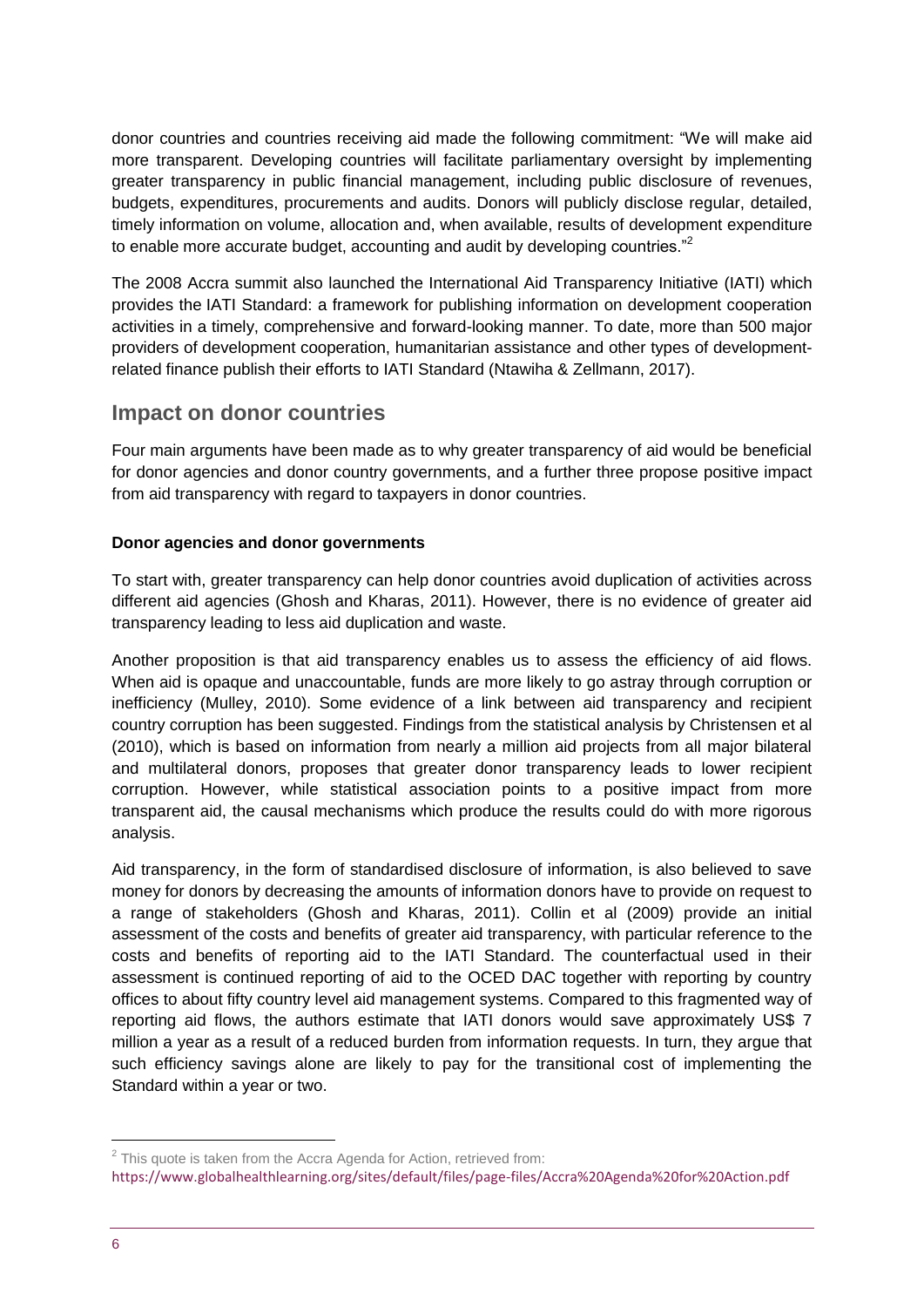Lastly, being transparent improves donors' external profile (Puddehatt, 2013). There are numerous studies that assess and/or rank donor countries/agencies with regard to their level of transparency. Receiving a positive assessment and high ranking from these sources can be used by donors to increase trust and support for development cooperation among its stakeholders. Publish What You Fund's annual flagship *Aid Transparency Index* has ranked donors for six consecutive years. Other, one-off, donor assessments include work by AccessInfo Europe (2009); Birdsall and Kharas (2010); Easterly and Pfutze (2008); Easterly and Williamson (2011); and Ghosh and Kharas (2011).

#### **Donor country taxpayers**

For many policy makers, aid transparency is important because it is difficult to make a political case for sustained spending on aid in the absence of information about how that money is being spent (Collins et al, 2009). A commonly held assumption is that aid transparency can improve the accountability relationship between donors and their funders, i.e., citizens in the donor country.

In particular, aid transparency allows taxpayers to understand how their taxes are being used, and thus to become more **engaged in and supportive of aid** (Ghosh and Kharas, 2011); it enables citizens to **hold their governments to account** (Mulley, 2010), and can help parliamentarians more **effectively oversee public funds** (Publish What You Fund, 2010).

What evidence do we have for these ascertained impacts? Do donor country citizens and other stakeholders use the available aid data to engage with donor policies and practices; and has the opening up of aid data resulted in a more supportive voter base in donor countries? These questions have not yet been adequately answered in the literature.

McGee (2013) is sceptical about aid information uptake, writing – in the case of donor-initiated transparency initiatives which 'expect' information-hungry aid-watching members of the Northern publics to engage with them – that it is not clear that this has happened. IATI is rarely in the UK news and the UK government's 2010 announcements about MyAid and the UK Aid Transparency Guarantee were not followed by extensive media coverage or prominent public interest.

There have been some more recent efforts to find evidence of who uses the available IATI aid data. Ntawiha & Zellmann (2017) conclude that the use of IATI data remains limited both in purpose and location, and that overall, the most prevalent use of IATI data is by donors and development partners to provide more accessible information to their home constituencies, often through information portals. As these portals, in place in seven donor countries (and a number on multilateral donor agencies), focus mostly on individual aid providers, these efforts primarily serve to demonstrate transparency and accountability to a home country or international audience. A recent analysis, based mainly on interviews, of Sweden's aid portal, openaid.se, suggests the platform has helped facilitate a cultural and attitudinal shift in the aid administration regarding its relation to the public, and has spurred a demand on the government to improve and maintain high-quality data (Clare et al, 2016). However, neither of these sources provide a clear picture of whether the Northern publics have become more 'information-hungry' when it comes to aid than they were in 2013.

Are there any indications that citizens in donor countries are more supportive of aid and the work of donors as a result of increased aid transparency? Henson et al (2010) set out to find how the general public forms attitudes towards international development, and aid in particular. From their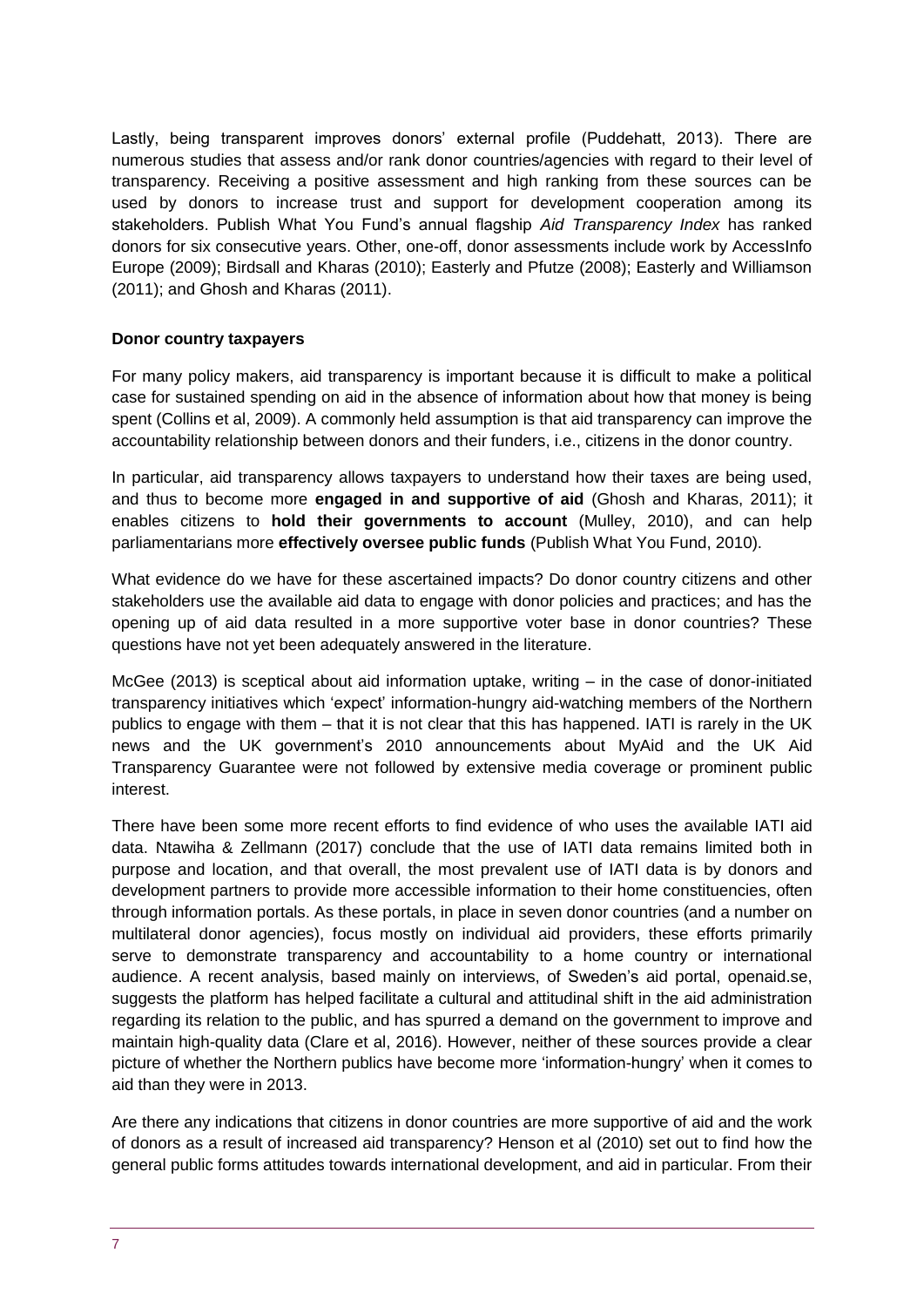qualitative, story-based, research of close to 500 respondents they found that most of the negative stories retold about aid were primarily from the media, whereas the stories of positive development impacts came primarily from direct or indirect personal experiences. The interesting missing part in this analysis is what publicly available aid data does to public perception.

Finally, if citizens, media or civil society groups do use the available aid data, how do they use it to hold their governments to account? What aid transparency focuses on is to show the flows that have already occurred. According to Linders (2013) this enables some accountability for work completed, but it does not in itself promote the more strategic, coordinated use of aid. While it enables critiquing of project design after the fact, this is a poor substitute for being engaged throughout the planning and execution process with complete insight on the data that informs decision making.

#### **Impact on recipient countries**

Another four arguments have been made as to why greater transparency of aid would be beneficial for recipient country governments and citizens.

#### **Recipient country government**

A large proportion of aid to developing countries is provided to and spent by governments. However, due to a lack of transparency in aid as well as aid delivery systems that are not aligned with recipient country budgeting processes, information about aid flows are often poor in recipient countries. Poor information on aid means, in turn, that recipient governments must make budgetary decisions based on partial, inaccurate, or unreliable information. This undermines the entire budget cycle, from budget formulation to delivery of services and later accounting, audit and assessment of the results of spending (Moon & Williamson, 2010).

Inducing greater aid transparency in such situations would help recipient countries plan their budgets better, and could affect the composition of spending and the use of aid (Ghosh and Kharas, 2011). While this makes conceptual sense, it hinges on whether recipient countries effectively use the aid information provided by donors through the IATI and other channels.

According to Ntawiha and Zellmann (2017), there is limited evidence of aid data (IATI data) being used by recipient country governments in their planning and budgeting. Exceptions include the governments of Madagascar and Rwanda which have regularly been using IATI data to check and/or complement data available to them through national Aid Information Management Systems (AIMS) which hold information on local aid projects in one centralised, country owned database. In addition, Myanmar operates a national aid management platform that incorporates the IATI standard. Here, IATI data feeds directly into day-to-day aid management and government engagement with development partners, complementing locally available aid data. The last piece of evidence about recipient governments using IATI data in this report comes from Liberia where the government used IATI data to monitor external resources in the context of the Ebola crisis. While it is possible that more aid recipient countries have made effective use of IATI data and that this has not yet been picked up by researchers, it is also possible that people working in these governments have been slow to adopt new data tools.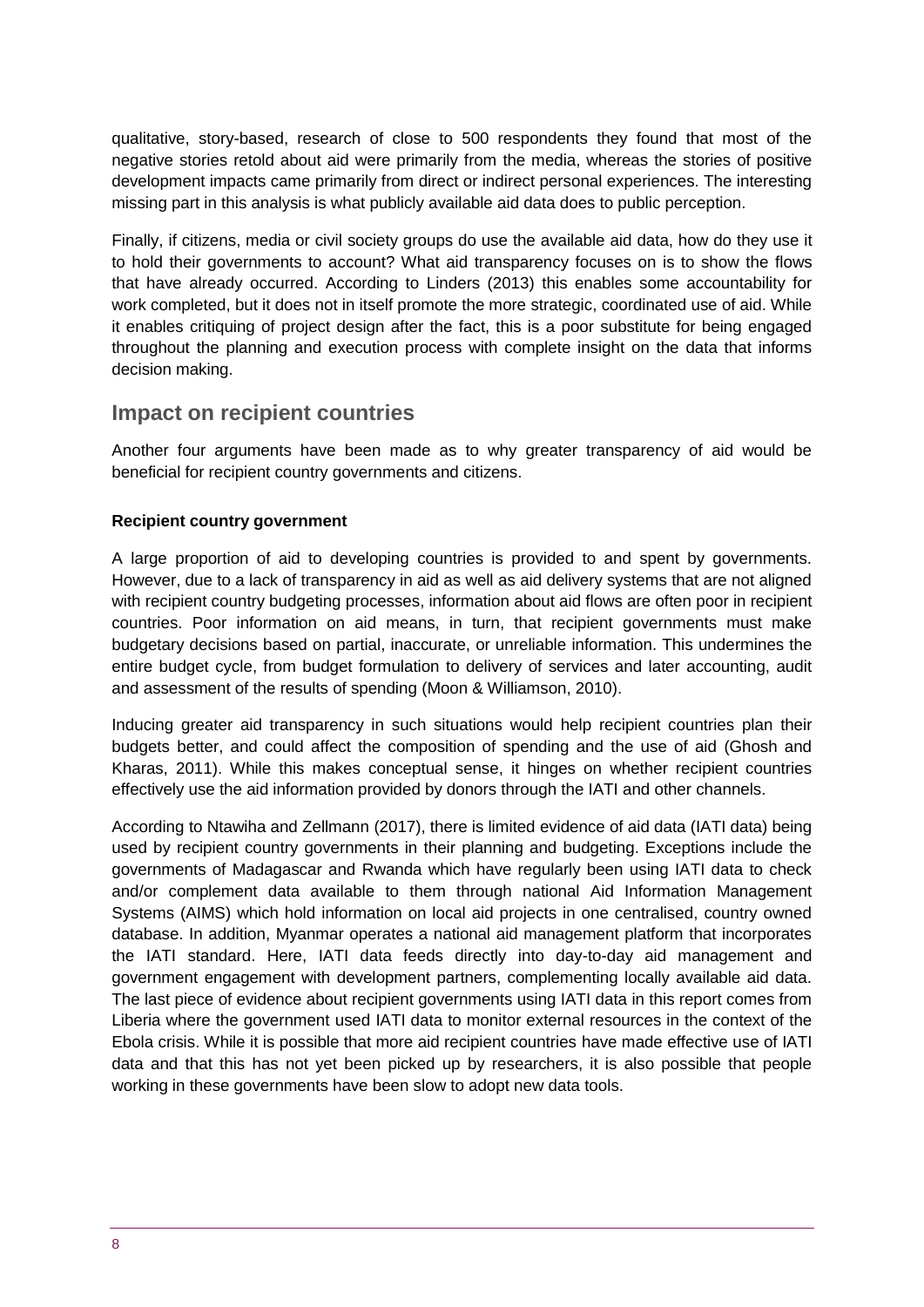#### **Recipient country citizens**

Aid transparency is a necessary, albeit insufficient, condition for improving the accountability of aid. With incomplete or inaccessible information on aid flows, neither legislators, civil society nor citizens in aid recipient countries are able to effectively hold aid dependent governments to account for the delivery of services and other expenditures. Without transparency, discrepancies between aid received and aid spent is also hard to measure, and corruption or simple waste is harder to track and eliminate (Moon & Williamson, 2010).

Propositions in favour of greater transparency of aid therefore suggest that with better information on how much aid is coming into their country, citizens can have a greater say in how best to use the funds (Ghosh and Kharas, 2011). Aid transparency can also help citizens hold aid receiving institutions to account for effectively managing that aid (Barder, 2009). Finally, aid transparency can help avoid fuelling misperceptions in recipient countries about the purpose and magnitude of aid, and help avoid donors being blamed for poor results that may not be of their making (Ghosh and Kharas, 2011).

There is little evidence that accountability stakeholders in recipient countries make effective use of the available aid information. According to Ntawiha and Zellmann's (2017) assessment of IATI data users, there is little evidence of users of IATI data being civil society in recipient countries. And while, as mentioned above, a number of donor countries have disseminated aid data thorough portals, similar portals in recipient countries are not common. A notable exception is the Myanmar national data portal, Mohinga, which has increased accessibility of information about multiple aid providers for national audiences. Linders (2013) argues that part of this apparent lack of information uptake is due to an absence of awareness among aid-recipient country citizens and a lack of access stemming from language barriers as well as lack of access to the internet. Moreover, even those with the necessary skills and internet access will still find it difficult to extract much value due to the lack of insightful data visualisations. Finally, the kind of data made available through vehicles like the IATI – being primarily national as opposed to subnational, and quantitative rather than providing qualitative explanatory or exploratory analyses – might not be what recipient country citizens would find most useful.

Open data does not necessarily translate into useful information. This point has been made by McGee (2013) who argues that the way in which aid transparency is 'given' by donors might be incompatible with the ways that aid accountability can be effectively sought and claimed. For now, she argues, aid transparency initiatives seem to work on the basis of 'build it and they'll come' – the 'they' referring to an unspecified and nebulously conceived set of supposed aid accountability claimants. For initiatives of this kind to work, they need to pay greater attention to the purported beneficiaries and their actual and potential involvement in aid transparency and accountability. This argument is echoed by a recent World Bank report on transparency and citizen engagement. It argues that the information provided through transparency must be specific about both policy actions and the resulting outcomes, so that citizens can use this information to select and sanction leaders. Information that is not specific in this way will erode the benefits of transparency (World Bank, 2016).

#### **Knowledge gaps and suggestions for further research**

Two main reasons for why so little evidence of impact from aid transparency exists are mentioned in the literature. First, because transparency and accountability of aid is a relatively new focus for donors, researchers and civil society, there are few longstanding initiatives whose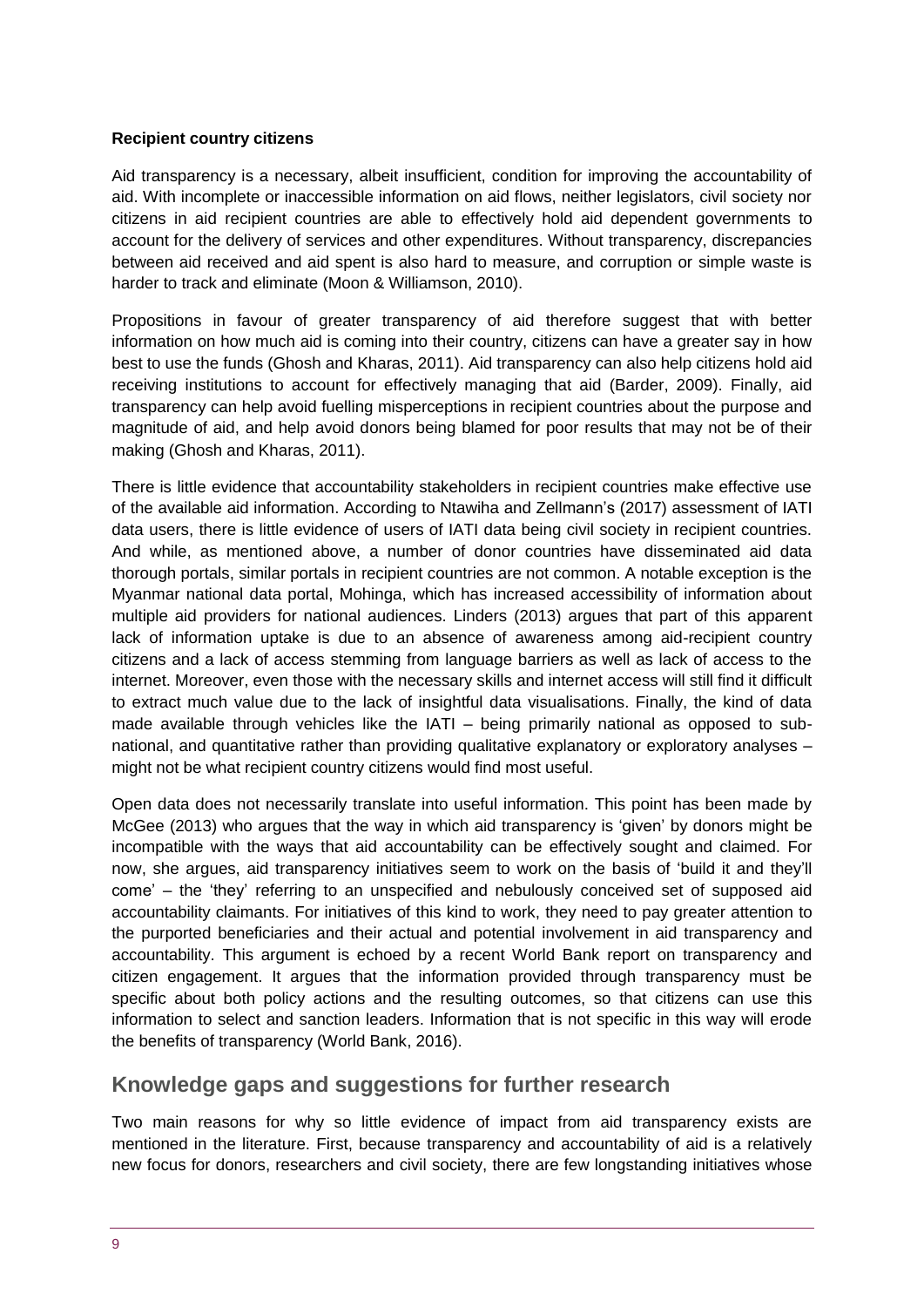impacts can be analysed. Second, such research is difficult because the chains of causality between aid transparency and accountability and development outcomes are fairly long (Mulley, 2010). The work to make aid more transparent has now had a few years to mature and, as such, the time has perhaps come to use the available aid data and see what impact it has made on the abovementioned propositions that have thus far been supported more by assumptions and anecdotal findings than rigorous research.

A further two suggestions for future research concern aid information uptake. To start with, it appears that a lot of efforts to make aid more transparent is done for the sake of improving donor accountability vis-à-vis tax payers in donor countries. Has the aid transparency movement resulted in greater support from taxpayers in donor countries? To what degree do citizens in donor countries engage with this aid data? Future analyses could be conducted around aid data uptake in donor countries. Future research could also investigate the effects of increased transparency of aid on public support for aid.

Finally, referring to the observed mismatch between how aid transparency is 'given' by donors and how it can be put to use by intended beneficiaries and other accountability stakeholders in recipient countries; future research could look into the role of, and potential scope for supporting, intermediaries (or infomediaries) in repackaging the aid data for specific audiences. For example, an interesting pilot initiative, the Data Extractor Programme, has recently been undertaken by Publish What You Pay to build up a global community of informed users of data concerning the extractive sector on the backdrop of a proliferation in extractive industry transparency legislation (PWYP, 2016). Similar support initiatives may be useful in the context of aid transparency.

# <span id="page-9-0"></span>**4. References**

AccessInfo Europe (2009). *Not available! Not accessible! Aid transparency monitoring report*. Madrid: AccessInfo Europe. Retrieved from: [https://www.access-info.org/wp](https://www.access-info.org/wp-content/uploads/Not_Available_Not_Accessible_Access_Info_Europe.pdf)[content/uploads/Not\\_Available\\_Not\\_Accessible\\_Access\\_Info\\_Europe.pdf](https://www.access-info.org/wp-content/uploads/Not_Available_Not_Accessible_Access_Info_Europe.pdf)

Barder, O. (2012). *Evidence-Based, Politically Savvy Ways of Doing Development Aid*, in NORRAG NEWS, *Value for Money in International Education: A New World of Results, Impacts and Outcomes* 47(April 2012): 25-30. Retrieved from: [www.norrag.org](http://www.norrag.org/) 

Birdsall, N. & Kharas, H. (2010). *Quality of Official Development Assistance Assessment*. Washington, D.C.: Center for Global Development. Retrieved from: <http://www.cgdev.org/content/publications/detail/1424481/>

Christensen, Z., Nielsen, R., Nielsen, D. & Tierney, M. (2010). *Transparency Squared: The effects of donor transparency on recipient corruption levels*. Paper prepared for the 2011 meeting of the International Political Economy Society, Cambridge, Massachusetts, November 12-13. Retrieved from: [http://s3.amazonaws.com/aiddata/TransparencySquared\\_aiddata.pdf](http://s3.amazonaws.com/aiddata/TransparencySquared_aiddata.pdf) 

Clare, A., Verhulst, S. & Young, A. (2016). *OpenAid Sweden: Enhanced Transparency and Accountability in Development Cooperation*. London: Open Data Institute. Retrieved from: <http://odimpact.org/case-openaid-in-sweden.html>

Collin, M., Zubairi, A., Nielson, D. & Barder, O. (2009). *The Costs and Benefits of Aid Transparency. A draft analytical framework*. Retrieved from: [http://www.aidtransparency.net/wp-](http://www.aidtransparency.net/wp-content/uploads/2010/06/1140-100407-Framework-for-Costs-and-Benefits-of-transparency-with-Annexes.pdf)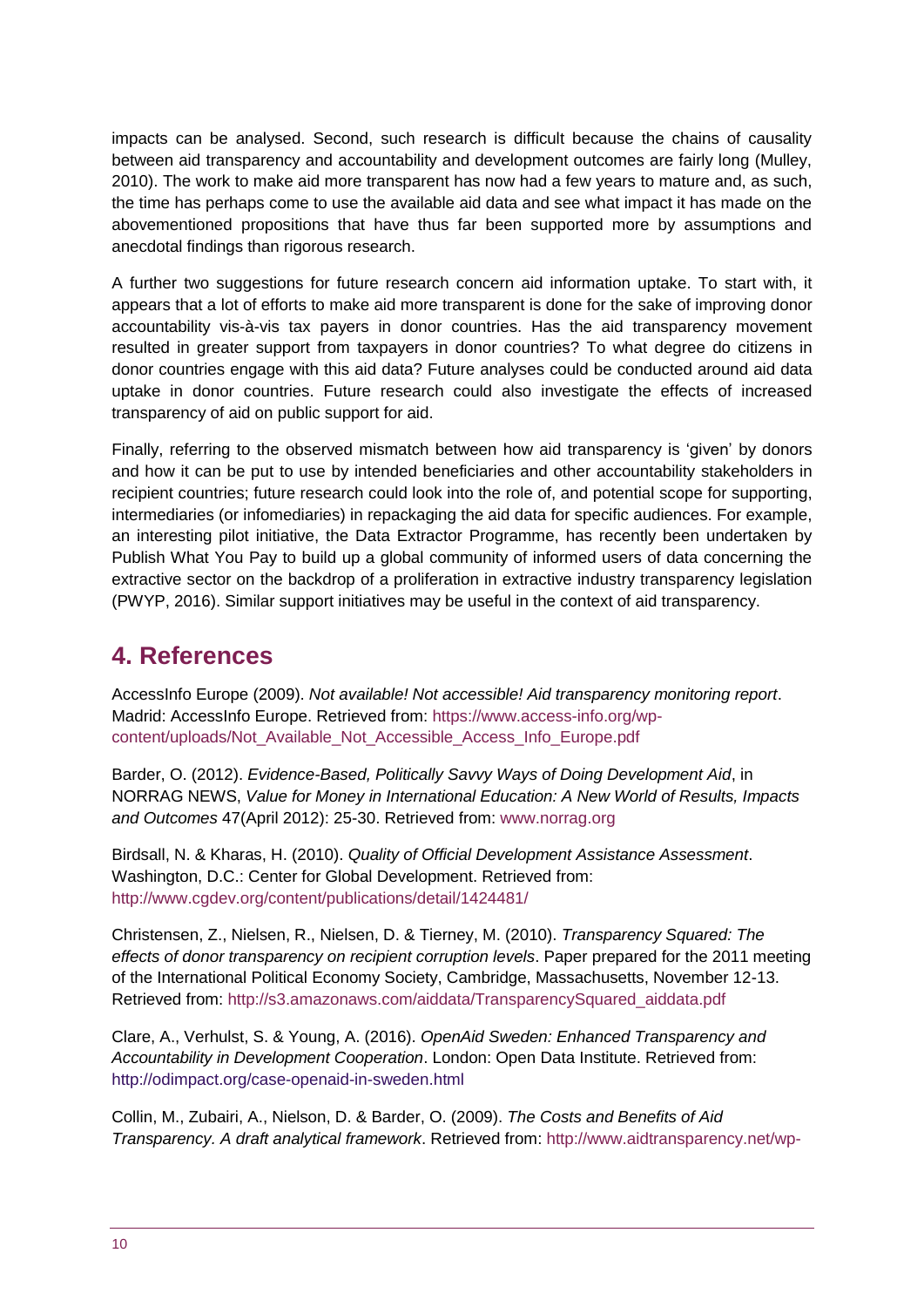[content/uploads/2010/06/1140-100407-Framework-for-Costs-and-Benefits-of-transparency-with-](http://www.aidtransparency.net/wp-content/uploads/2010/06/1140-100407-Framework-for-Costs-and-Benefits-of-transparency-with-Annexes.pdf)[Annexes.pdf](http://www.aidtransparency.net/wp-content/uploads/2010/06/1140-100407-Framework-for-Costs-and-Benefits-of-transparency-with-Annexes.pdf) 

Easterly, W. & Pfutze, T. (2008). Where Does All the Money Go? Best and worst practices in foreign aid, *Journal of Economic Perspectives* 22(2): 29-52. <http://pubs.aeaweb.org/doi/pdfplus/10.1257/jep.22.2.29>

Easterly, W. & Williamson, C.R. (2011). Rhetoric vs Reality: The Best and Worst of Aid Agency Practices, *World Development* 39(11): 1930-1949. <http://dx.doi.org/10.1016/j.worlddev.2011.07.027>

Eyben, R. (2013). *Uncovering the Politics of 'Evidence' and 'Results'. A framing paper for development practitioners*. Retrieved from: [http://bigpushforward.net/wp](http://bigpushforward.net/wp-content/uploads/2011/01/The-politics-of-evidence-11-April-20133.pdf)[content/uploads/2011/01/The-politics-of-evidence-11-April-20133.pdf](http://bigpushforward.net/wp-content/uploads/2011/01/The-politics-of-evidence-11-April-20133.pdf) 

Eyben, R., Guijt, I., Roche, C. & Shutt, C. (2015). *The Politics of Evidence and Results in International Development: Playing the game to change the rules?* Rugby: Practical Action Publishing.

Gaventa, J. & McGee, R. (2013). The Impact of Transparency and Accountability Initiatives, *Development Policy Review* 31 (s1): s3–s28.<http://dx.doi.org/10.1111/dpr.12017>

Ghosh, A. & Kharas, H. (2011). The Money Trail: Ranking Donor Transparency in Foreign Aid, *World Development* 39(11): 1918-1929. <http://dx.doi.org/10.1016/j.worlddev.2011.07.026>

Gulrajani, N. (2015). *Bilateral Donors in the 'Beyond Aid' Agenda. The Importance of Institutional Autonomy for Donor Effectiveness*. GEG Working Paper 2015/106. Oxford: University of Oxford. Retrieved from: [http://www.geg.ox.ac.uk/geg-wp-2015106-bilateral-donors-%E2%80%98beyond](http://www.geg.ox.ac.uk/geg-wp-2015106-bilateral-donors-%E2%80%98beyond-aid%E2%80%99-agenda-importance-institutional-autonomy-donor)[aid%E2%80%99-agenda-importance-institutional-autonomy-donor](http://www.geg.ox.ac.uk/geg-wp-2015106-bilateral-donors-%E2%80%98beyond-aid%E2%80%99-agenda-importance-institutional-autonomy-donor)

Henson, S., Lindstrom, J. & Haddad, L. (2010). *Public Perceptions of International Development and Support for Aid in the UK: Results of a Qualitative Enquiry*. Brighton: Institute of Development Studies. Retrieved from:

<https://www.ids.ac.uk/files/dmfile/HensonLindstromHaddadandMulmi2010FINAL.pdf>

Holzapfel, S. (2016). Boosting or hindering aid effectiveness? An assessment of systems for measuring donor agency results, *Public Administration and Development* 36: 3-19. <http://dx.doi.org/10.1002/pad.1749>

Hutchings, C. (2014). Balancing Accountability and Learning: A review of Oxfam GB's global performance framework, *Journal of Development Effectiveness* 6(4): 425-435. <http://dx.doi.org/10.1080/19439342.2014.971552>

Independent Commission for Aid Impact (2014). *How DFID Learns*. Report 34- April 2014. London: ICAI. Retrieved from: [http://icai.independent.gov.uk/wp-content/uploads/How-DFID-](http://icai.independent.gov.uk/wp-content/uploads/How-DFID-Learns-FINAL.pdf)[Learns-FINAL.pdf](http://icai.independent.gov.uk/wp-content/uploads/How-DFID-Learns-FINAL.pdf)

Linders, D. (2013). Towards Open Development: Leveraging open data to improve the planning and coordination of international aid, *Government Information Quarterly* 30(2013): 426-434. <http://dx.doi.org/10.1016/j.giq.2013.04.001>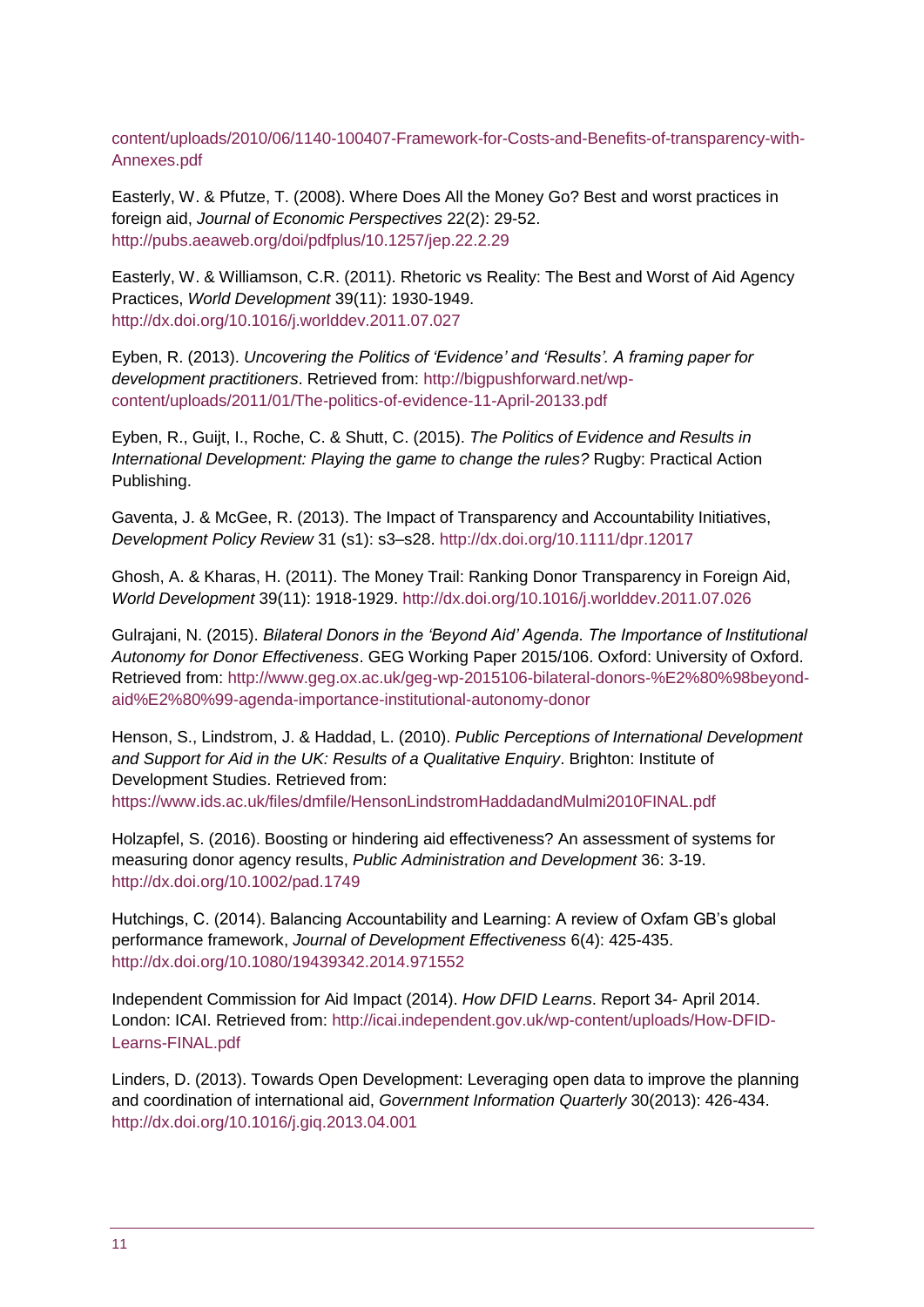Mayne, J. (2008). *Contribution Analysis: An approach to exploring cause and effect*, ILAC Brief 16. Rome: The Institutional Learning and Change Initiative. Retrieved from: [http://www.betterevaluation.org/sites/default/files/ILAC\\_Brief16\\_Contribution\\_Analysis.pdf](http://www.betterevaluation.org/sites/default/files/ILAC_Brief16_Contribution_Analysis.pdf) 

McGee, R. (2013). Aid Transparency and Accountability: 'Build It and They'll Come'? *Development Policy Review* 31 (s1): s107–s124. <http://dx.doi.org/10.1111/dpr.12022>

Moon, S. & Williamson, T. (2010). *Greater Aid Transparency: Crucial for aid effectiveness*, ODI Briefing Paper No. 35, London: International Budget Partnership, Overseas Development Institute and Publish What You Fund. Retrieved from: <http://www.odi.org.uk/resources/details.asp?id=4673&title=aid-transparencyaid-effectiveness>

Mosse, D. (2005). *Cultivating Development: an ethnography of aid policy and practice*. London: Pluto Press.

Mulley, S. (2010). *Donor Aid. New Frontiers in Transparency and Accountability*. London: Transparency and Accountability Initiative. Retrieved from: [http://www.transparency](http://www.transparency-initiative.org/wp-content/uploads/2011/05/donor_aid_final1.pdf)[initiative.org/wp-content/uploads/2011/05/donor\\_aid\\_final1.pdf](http://www.transparency-initiative.org/wp-content/uploads/2011/05/donor_aid_final1.pdf)

Natsios, A. (2010). *The Clash of the Counter-bureaucracy and Development*. Washington, D.C.: Center for Global Development. Retrieved from: [https://www.cgdev.org/publication/clash-counter](https://www.cgdev.org/publication/clash-counter-bureaucracy-and-development)[bureaucracy-and-development](https://www.cgdev.org/publication/clash-counter-bureaucracy-and-development) 

Ntawiha, W. & Zellmann, C. (2017). *Reaching the Potential of IATI Data Report*. Bristol: Development Initiatives. Retrieved from: [http://devinit.org/wp-content/uploads/2017/03/reaching](http://devinit.org/wp-content/uploads/2017/03/reaching-the-potential-of-IATI-data.pdf)[the-potential-of-IATI-data.pdf](http://devinit.org/wp-content/uploads/2017/03/reaching-the-potential-of-IATI-data.pdf)

[Pu](http://devinit.org/wp-content/uploads/2017/03/reaching-the-potential-of-IATI-data.pdf)blish What You Fund (2010). *Why Aid Transparency Matters, and the Global Movement for Aid Transparency*. Briefing Paper 1. London: PWYF. Retrieved from: [http://www.publishwhatyoufund.org/files/BP1\\_final.pdf](http://www.publishwhatyoufund.org/files/BP1_final.pdf) 

Publish What You Pay (2016). *Data Extractors- Initiating a grassroots data revolution*. London: PWYP. Retrieved from: [http://www.publishwhatyoupay.org/wp-content/uploads/2016/12/PWYP-](http://www.publishwhatyoupay.org/wp-content/uploads/2016/12/PWYP-Data-Extractors-programme-brochure.pdf)[Data-Extractors-programme-brochure.pdf](http://www.publishwhatyoupay.org/wp-content/uploads/2016/12/PWYP-Data-Extractors-programme-brochure.pdf)

Puddehatt, A. (2013). Transparency in Aid Programs. In S. Kalathil (ed.) *Diplomacy, Development and Security in the Information Age*. Washington, D.C.: Georgetown University. Retrieved

from[:https://isd.georgetown.edu/sites/isd/files/Diplomacy\\_Development\\_Security\\_in\\_the\\_Informa](https://isd.georgetown.edu/sites/isd/files/Diplomacy_Development_Security_in_the_Information_Age.pdf) [tion\\_Age.pdf](https://isd.georgetown.edu/sites/isd/files/Diplomacy_Development_Security_in_the_Information_Age.pdf)

Sjöstedt, M. (2013). Aid Effectiveness and the Paris Declaration: A mismatch between ownership and results-based management? *Public Administration and Development* 33: 143-155. <http://dx.doi.org/10.1002/pad.1645>

Vähämäki, J. (2017). *Matrixing Aid: The Rise and Fall of 'Results Initiatives' in Swedish Development Aid*. Doctoral thesis. Stockholm: Stockholm University. Retrieved from: <http://www.diva-portal.org/smash/get/diva2:1054590/FULLTEXT01.pdf>

Vähämäki, J., Schmidt, M. & Molander, J. (2011). *Review: Results based management in development cooperation*. Retrieved from: [http://www.focusintl.com/RBM030-](http://www.focusintl.com/RBM030-RBM%20review%20120105%20final.pdf) [RBM%20review%20120105%20final.pdf](http://www.focusintl.com/RBM030-RBM%20review%20120105%20final.pdf)